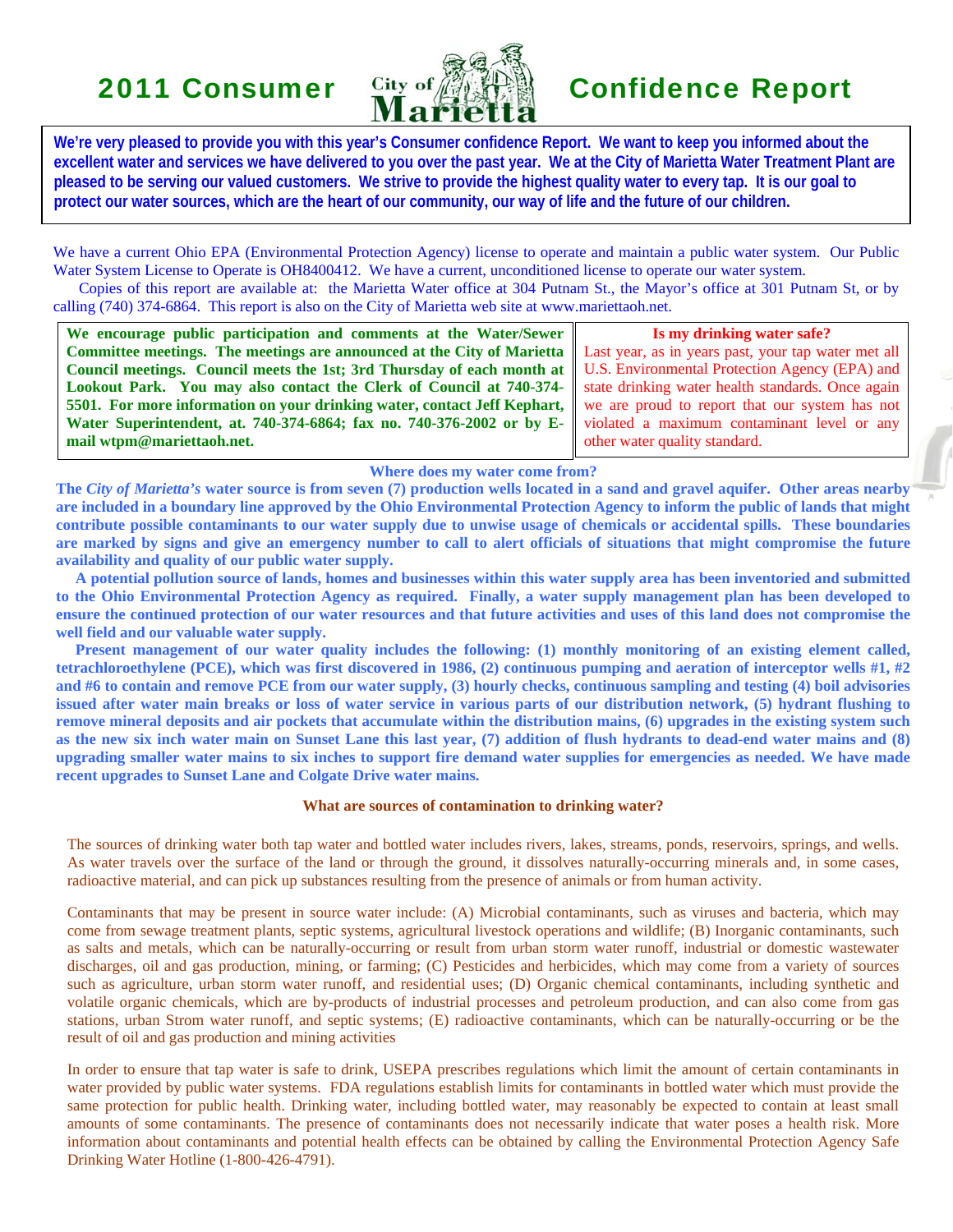

### Who needs to take special precautions?

Some people may be more vulnerable to contaminants in drinking water than the general population. Immuno-compromised persons such as persons with cancer undergoing chemotherapy, persons who have undergone organ transplants, people with HIV/AIDS or other immune system disorders, some elderly, and infants can be particularly at risk from infection. These people should seek advice about -drinking water from their health care providers. EPA/CDQ guidelines on appropriate means to lessen the risk of infection by Cryptosporidium and other microbial contaminants are available from the Safe Drinking Water Hotline (1-800-426-4791).



**About your drinking water.**

The EPA requires regular sampling to ensure drinking water safety. The *City of Marietta* conducted sampling for bacteria; inorganic; synthetic organic; volatile organic; Total Trihalomethanes, Total Haloacetic Acids and Total Chlorine during 2011*.* Samples were collected for a total of 64 different contaminants most of which were not detected in the *City of Marietta* water supply. The Ohio EPA requires us to monitor for some contaminants less than once per year because the concentrations of these contaminants do not change frequently. Some of our data, though accurate, are more than one year old.

If present, elevated levels of lead can cause serious health problems, especially for pregnant women and young children. Lead in drinking water is primarily from materials and components associated with service lines and home plumbing. The City of Marietta Water Treatment Plant is responsible for providing high quality drinking water, but cannot control the variety of materials used in plumbing components. When your water has been sitting for several hours, you can minimize the potential for lead exposure by flushing your tap for 30 seconds to 2 minutes before using water for drinking or cooking. If you are concerned about lead in your water, you may wish to have your water tested. Information on lead in drinking water, testing methods, and steps you can take to minimize exposure is available from the Safe Drinking Water Hotline at 800-426-4791 or at http://www.epa.gov/safewater/lead.



## **The Benefit of Trees**

## *By Kathy Davis, Washington SWCD*

When making home improvements, we often consider whether or not we will get a return on our investment. It doesn't take long to realize that homes with healthy, mature, well placed trees, in neighborhoods that offer the same, are in higher demand. Homes offering this can be valued as much as 15% higher. Aesthetics play a big part as trees offer wildlife habitat for migrating birds, provide color to our lawns with seasonal splashes of color, and can muffle road and airport noise. Trees also clean the air and can reduce our heating and cooling bills by providing wind breaks and shade. But, in addition to all of this, trees protect the water we drink.

**The Water We Drink** – Whether your drinking water comes from a well, spring, pond or public water system, trees play a critical role in cleaning and protecting this precious natural resource. Tree roots absorb storm water and bind the soil reducing rapid runoff thereby decreasing the potential for flash flooding and erosion. One mature Maple tree can absorb 1000 gallons of water a day! Leaves of a tree can act to slow the wind and collect rainfall. As water infiltrates into the soil, the roots hold soil in place and soil microorganisms are able to latch onto and break down harmful pollutants. Breaking down and assimilating pollutants can further help to protect the "water we drink".

If you are interested in planting trees in the City of Marietta, please contact the City of Marietta Tree Commission by calling Julia Paugstat at 740-374-2128.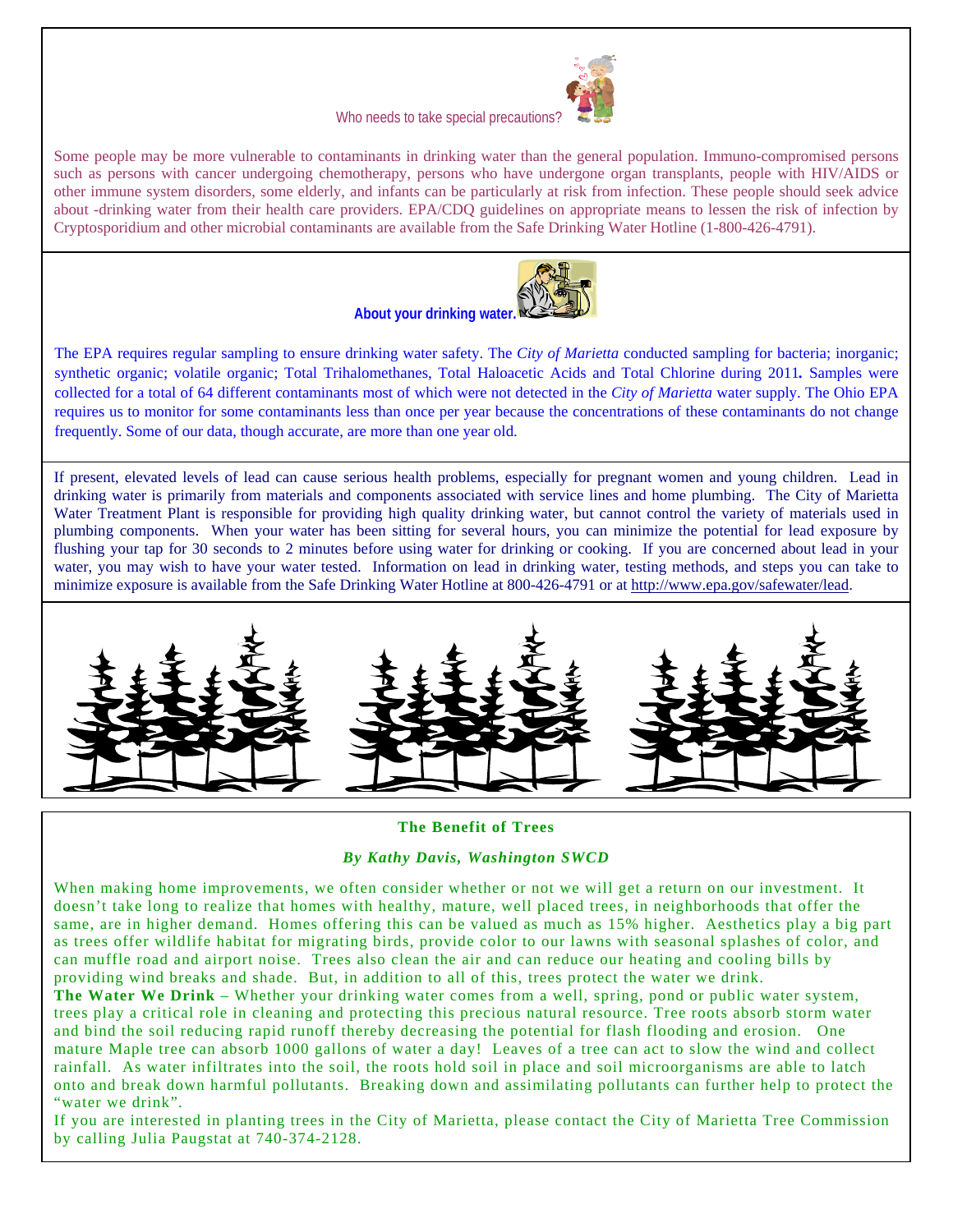## **Water Quality Data Table**

**The table below lists all of the drinking water contaminants that we detected during the calendar year of this report. The presence of contaminants in the water does not necessarily indicate that the water poses a health risk. Unless otherwise noted, the data presented in this table is from testing done in the calendar year of the report. The EPA or the State EPA requires us to monitor for certain contaminants less than once per year because the concentrations of these contaminants do not change frequently.** 

| Disinfectants and<br>Disinfection By-Products | Collection<br>Date | <b>Highest Level</b><br>Detected | Range of<br>Levels<br>Detected | <b>MCLG</b>                 | <b>MCL</b>                 |     |             | Units Violation Likely Source of Contamination                                                                                   |
|-----------------------------------------------|--------------------|----------------------------------|--------------------------------|-----------------------------|----------------------------|-----|-------------|----------------------------------------------------------------------------------------------------------------------------------|
| Chlorine                                      |                    | 1.4                              | $.6 - 1.4$                     | $MRDLG =$<br>$\overline{4}$ | $MRDL =$<br>$\overline{4}$ | ppm | N           | Water additive used to control microbes.                                                                                         |
| Haloacetic Acids<br>$(HAA5)^*$                |                    | 18                               | $18 - 18$                      | No goal for<br>the total    | 60                         | ppb | N           | By-product of drinking water chlorination.                                                                                       |
| <b>Total Trihalomethanes</b><br>$(TThm)*$     |                    | 46                               | $46 - 46$                      | No goal for<br>the total    | 80                         | ppb | N           | By-product of drinking water chlorination.                                                                                       |
|                                               |                    |                                  |                                |                             |                            |     |             |                                                                                                                                  |
| <b>Inorganic Contaminants</b>                 | Collection<br>Date | <b>Highest Level</b><br>Detected | Range of<br>Levels<br>Detected | <b>MCLG</b>                 | <b>MCL</b>                 |     |             | Units Violation Likely Source of Contamination                                                                                   |
| Barium                                        | 10/21/10           | 0.023                            | $.023 - .023$                  | 2                           | 2                          | ppm | $\mathbf N$ | Discharge of drilling wastes; Discharge from metal<br>refineries; Erosion of natural deposits.                                   |
| Fluoride                                      | 10/21/10           | 0.882                            | $.882-.882$                    | $\overline{4}$              | 4.0                        | ppm | $\mathbf N$ | Erosion of natural deposits; Water additive which<br>promotes strong teeth; Discharge from fertilizer and<br>aluminum factories. |
| Nitrate [measured as<br>Nitrogen]             |                    | 1                                | $.701 - .701$                  | 10                          | 10                         | ppm | $\mathbf N$ | Runoff from fertilizer use; Leaching from septic<br>tanks, sewage; Erosion of natural deposits.                                  |
|                                               |                    |                                  |                                |                             |                            |     |             |                                                                                                                                  |
| Lead and Copper                               | Collection<br>Date | 90th<br>Percentile               | # of Samples<br>Over AL        | <b>MCLG</b>                 | Action<br>Level<br>(AL)    |     |             | Units Violation Likely Source of Contamination                                                                                   |
| Copper                                        | 08/31/09           | $\overline{0}$                   | $\mathbf{0}$                   | 1.3                         | 1.3                        | ppm | $\mathbf N$ | Erosion of natural deposits; Leaching from wood<br>preservatives; Corrosion of household plumbing<br>systems.                    |
| Lead                                          | 08/31/09           | $\mathbf{0}$                     | $\boldsymbol{0}$               | $\mathbf{0}$                | 15                         | ppb | $\mathbf N$ | Corrosion of household plumbing systems; Erosion<br>of natural deposits.                                                         |
|                                               |                    |                                  |                                |                             |                            |     |             |                                                                                                                                  |
|                                               |                    |                                  |                                |                             |                            |     |             |                                                                                                                                  |
|                                               |                    |                                  |                                |                             |                            |     |             |                                                                                                                                  |

Maximum Contaminant Level Goal or MCLG: The level of a contaminant in drinking water below which there is no known or expected risk to health. MCLGs allow for a margin of safety.

Maximum Contaminant Level or MCL: The highest level of a contaminant that is allowed in drinking water. MCLs are set as close to the MCLGs as feasible using the best available treatment technology.

Action Level: The concentration of a contaminant which, if exceeded, triggers treatment or other requirements which a water system must follow.

ppm: milligrams per liter or parts per million - or one ounce in 7,350 gallons of water.

ppb: micrograms per liter or parts per billion - or one ounce in 7,350,000 gallons of water.

Action Level Goal (ALG): The level of a contaminant in drinking water below which there is no known or expected risk to health. ALGs allow for a margin of safety.